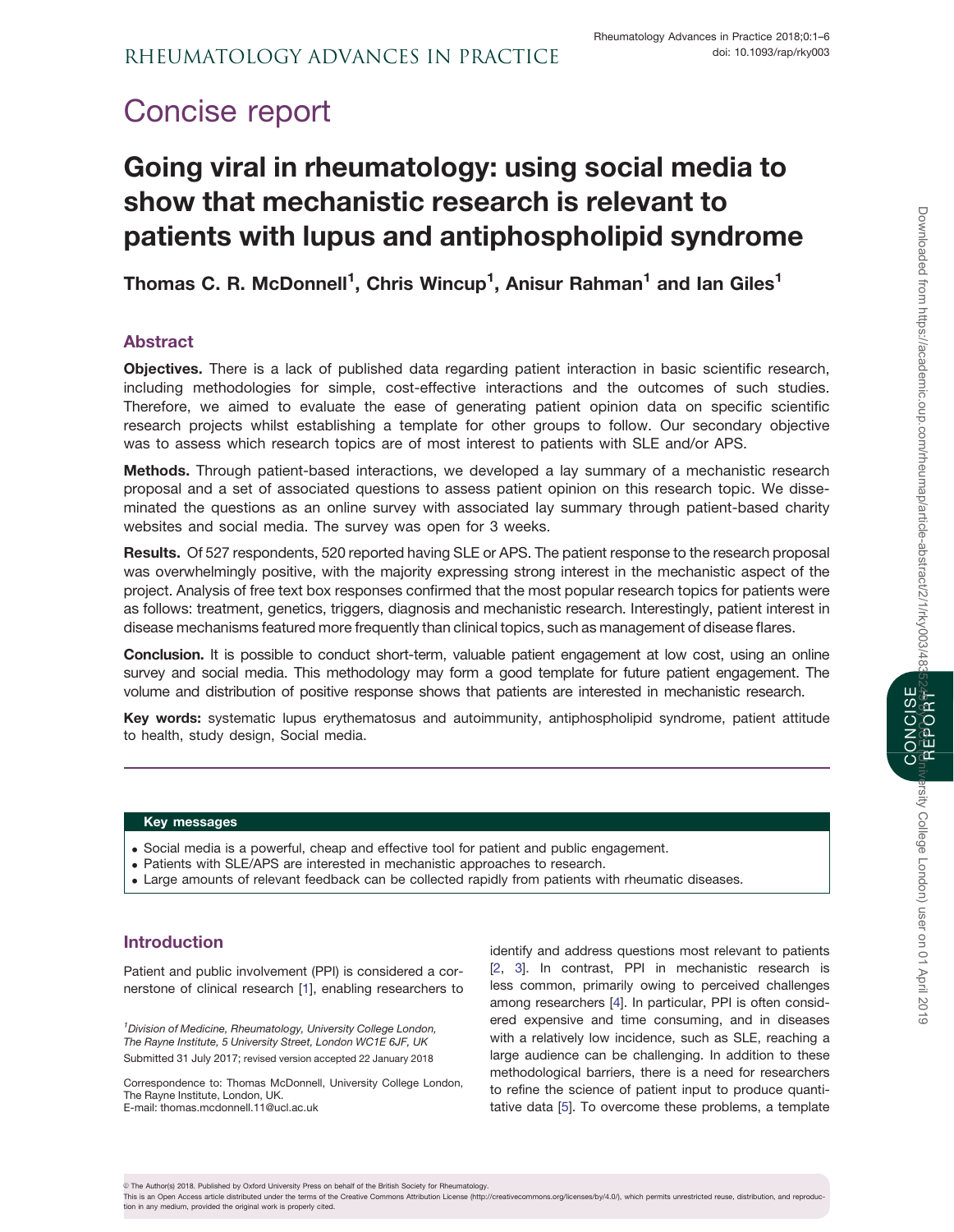<span id="page-1-0"></span>for quick, effective collection of measurable patient opinions is required. We set out to prove that the process can be inexpensive, expansive and inclusive.

Social media has become an established means of online communication over recent years. Platforms such as Twitter and Facebook allow users to publish their own content directly to a worldwide forum. The use of social media in the medical profession is also increasing. In 2014, a study reported that 72% of Canadian oncology physicians used social media regularly [\[6](#page-4-0)]. Furthermore, patients now frequently use social media to gain information and interact with online health communities and support groups, such as the APS Support UK community and various charity Twitter groups [[7,8\]](#page-5-0).

Therefore, we developed and undertook a PPI project with measurable outcomes using social media to gauge the relevance of our proposed mechanistic, non-clinical, basic science research into the effect of autoantibodies upon the interaction of complement and coagulant serine proteases in APS and SLE and, in doing so, to assess where patient interest lies in basic science research.

## **Methods**

#### Study design

We designed a lay summary describing our mechanistic research proposal relevant to patients with SLE and/or APS and a nine-item questionnaire in the form of a survey to gauge the interest of patients in a range of related and more general research topics. The aim was to reach the maximal number of patients in the shortest possible time for minimal cost. We used social media and liaised with relevant patient-based charities (LUPUS UK and APS Support UK) to increase dissemination. Ethical review was not required because no patientidentifiable data were collected. We also accessed the UK Health Research Authority decision tool (available online at [https://www.hra.nhs.uk/approvals-amendments](https://www.hra.nhs.uk/approvals-amendments/what-approvals-do-i-need/) [/what-approvals-do-i-need/\)](https://www.hra.nhs.uk/approvals-amendments/what-approvals-do-i-need/), which confirmed that ethical approval was not necessary for this study.

## Question design and lay summary

The proposed questionnaire and lay summary were refined through consultation with an expert patient, patient charity representatives. The survey was limited to nine questions to reduce the likelihood of participants abandoning it before completion. The first question aimed to identify patient disease groups, followed by questions about the importance of activity markers, of antibody testing for the patient and for the clinician and future therapeutic advances. To ensure quantitative data collection, questions were formatted to capture answers as either a rating of the importance of research questions on a numerical scale of 1–10 (with 10 being of highest importance) or to answer yes or no (Table 1). Qualitative data were also collected through a free text box, allowing participants to provide further detail

TABLE 1 The full questions and options of the questionnaire hosted online for patients

| <b>Question</b>                                                                                                              | <b>Answers</b>                          |
|------------------------------------------------------------------------------------------------------------------------------|-----------------------------------------|
| How long have you had lupus<br>and/or APS?                                                                                   | $<$ 5 years, 5–10 years,<br>$>10$ years |
| How valuable do you think<br>research to identify new blood<br>tests to measure disease<br>activity for lupus and APS is?    | $1 - 10$                                |
| How valuable do you think it is<br>to know if you are positive for<br>autoantibodies that may influ-<br>ence your treatment? | $1 - 10$                                |
| How important do you think it is<br>to know the effects your auto-<br>antibodies may have on your<br>treatment?              | $1 - 10$                                |
| Do you think it is important for<br>doctors to know whether<br>autoantibodies should influ-<br>ence treatment choices?       | Yes/no                                  |
| Would you take an anti-FXa<br>drug if you thought it would<br>help treat your lupus or APS?                                  | Yes/no/if recommended<br>by a clinician |
| Do you feel research like this is<br>answering questions specific<br>to you?                                                 | Yes/no                                  |
| What research questions do<br>you think we should<br>investigate?                                                            | Free text                               |

FXa: factor Xa.

of their opinions regarding research questions not answered elsewhere.

## Response capture

The survey was hosted online (via the Survey Monkey website, [www.surveymonkey.com\)](http://www.surveymonkey.com) and circulated through commonly used social media platforms, namely Twitter ([www.twitter.com\)](http://www.twitter.com) and Facebook [\(www.facebook.com\)](http://www.facebook.com). In addition, the lay summary was hosted with links to the survey on the charity websites of LUPUS UK ([www.lupu](http://www.lupusuk.org.uk) [suk.org.uk](http://www.lupusuk.org.uk)) and APS Support UK [\(www.aps-support.org.](http://www.aps-support.org.uk) [uk\)](http://www.aps-support.org.uk). The survey remained open for a 4-week period from 5 March 2017 to the 5 April 2017 (inclusive), during which patient responses were captured. To ensure the validity of data, individual Internet Protocol addresses were allowed a single submission, thus preventing multiple attempts by the same participant. A preliminary question asking the respondent to confirm a diagnosis of SLE and/or APS was included to reduce the risk of capturing data from other patient groups, healthy individuals or relatives.

#### Analysis of response

Quantitative data were analysed using Microsoft Excel 2016 software. Qualitative data were reviewed and assigned to predetermined research categories by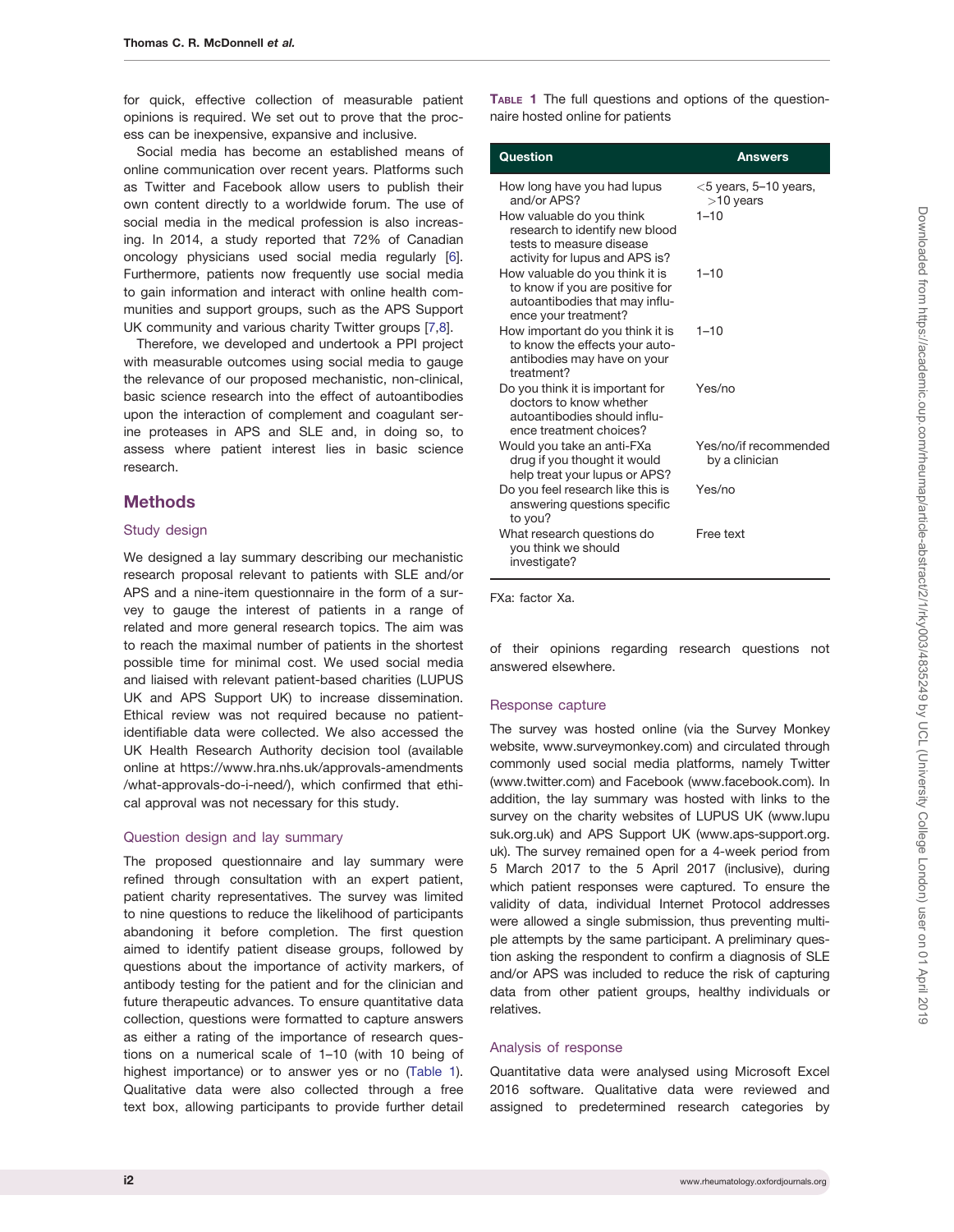<span id="page-2-0"></span>T.C.R.M. and checked for scientific/clinical accuracy by C.W. and I.G. Any disagreements were resolved by discussion, and where comments were felt to relate to more than one research category, the comment was placed in the appropriate number of relevant categories. Denominators relate to the total number of responses per question.

## **Results**

Total expenditure was £26, which covered the costs of accessing and downloading data collected from the online survey.

## Data capture

A total of 527 responses were captured across a 4-week period. Peaks of 104 and 152 responses per day on days 1 and 9 of the survey were correlated with the days on which the questionnaire was posted on different charity Twitter feeds. The original tweet on Twitter gathered 127 total engagements and was seen 2072 times on that platform.

## Disease duration

Of the 527 responses, almost all (520, 98.7%) respondents confirmed having SLE and/or APS. The majority of patients had a disease duration of >10 years (255/520; 48%). Disease duration of 5–10 years was reported in 116/520 (22%), and those with a diagnosis of  $<$ 5 years accounted for 149/520 (28%) of responses ([Fig. 1A](#page-3-0)). The remaining 1.3% (7/527) of responders reported having neither condition, so their responses were excluded.

## Opinions on mechanistic research and autoantibodies

The lay summary described a project based on the study of antibodies to serine proteases, their potential role in SLE and APS pathogenesis and possible use as biomarkers of disease activity. When asked how valuable they considered this research into new blood tests for disease activity in lupus or APS, the average response was 9.5/10, with 87% (453/519) of responders scoring 9 or higher. Only four respondents gave a value below 5/10. Similar responses were seen for questions regarding how important they considered knowledge of their antibody status (9.5/10, 454/519, 87%) or the importance of clinicians knowing the effects that antibodies may have on informing treatment decisions (9.5/10, 456/518, 88%). Only two patients scored all three questions as <7/10.

## Considerations of new therapies

Regarding new treatments, we posed a question asking whether patients would take a serine protease blocking drug for treatment of SLE or APS. Only 1.4% replied negatively (7/517), with the remaining 98.6% (510/517) split between yes (41%, 212/517) and if recommended by a clinician (57.8%, 298/517). Eighty-eight per cent

(454/514) of patients responded positively when asked whether research regarding antibody positivity and mechanisms of action was felt to be relevant to their disease ([Fig. 1B](#page-3-0)).

## Other opinions

From 277 individual free-text responses, 464 comments were extracted. Ten were excluded for being questions about personal circumstances. The remaining comments were grouped into 22 categories according to content. These included treatment (18.9%, 86/464), genetics (12.3%, 56/464), triggers (11.0%, 50/464), diagnosis (8.3%, 38/464), mechanisms (6.1%, 28/464) and management (5.7%, 26/464). The full list of categories is summarized in [Fig. 1B.](#page-3-0)

## **Discussion**

Overall, we found this PPI activity to be a simple, inexpensive and time-efficient process, confirming that patients are interested in mechanistic research. To date there is a surprising lack of published data regarding PPI in basic science projects regarding mechanistic studies. Often it is assumed that patients will find this sort of study less interesting or relevant when compared with clinical research; consequently, PPI may be overlooked.

The potential time and financial constraints involved in generating PPI are also commonly reported barriers. Various studies have attempted to address this imbalance [[4](#page-4-0)] through several approaches, with varying degrees of success [[9](#page-5-0)]; for example, Elwyn et al. [\[10\]](#page-5-0) attempted to assess patient interest in research questions in asthma. They conducted a survey by mailing it to 1146 participants and posting it online on a relevant charity website for 3 weeks. The entire postal study was open for a total of 3 months. Of 370 responses, 211 were from the online website link and 103 responses were discarded because they were deemed to contain irrelevant information [\[10](#page-5-0)]. This study cost a total of £29 000 to conduct and demonstrates the potentially complex and costly nature of patient engagement. In contrast, we obtained 527 responses, discarded only seven and spent a total of £26 over a 3-week data collection period.

Through the use of social media, we have demonstrated that it is possible to canvas the opinions of a large group of patients in a short period of time at very little expense. The high volume of responses is even more remarkable considering the low prevalence of SLE. Conducting this survey on a face-to-face basis would have required considerably more time and cost.

In addition, our results have identified areas of interest to patients in SLE/APS that we assumed to be less relevant or important to patients because they do not directly translate into a new therapy. It was clear from free-text comments that patients are interested in mechanistic approaches to research as well as diagnostic and therapeutic approaches. This finding has not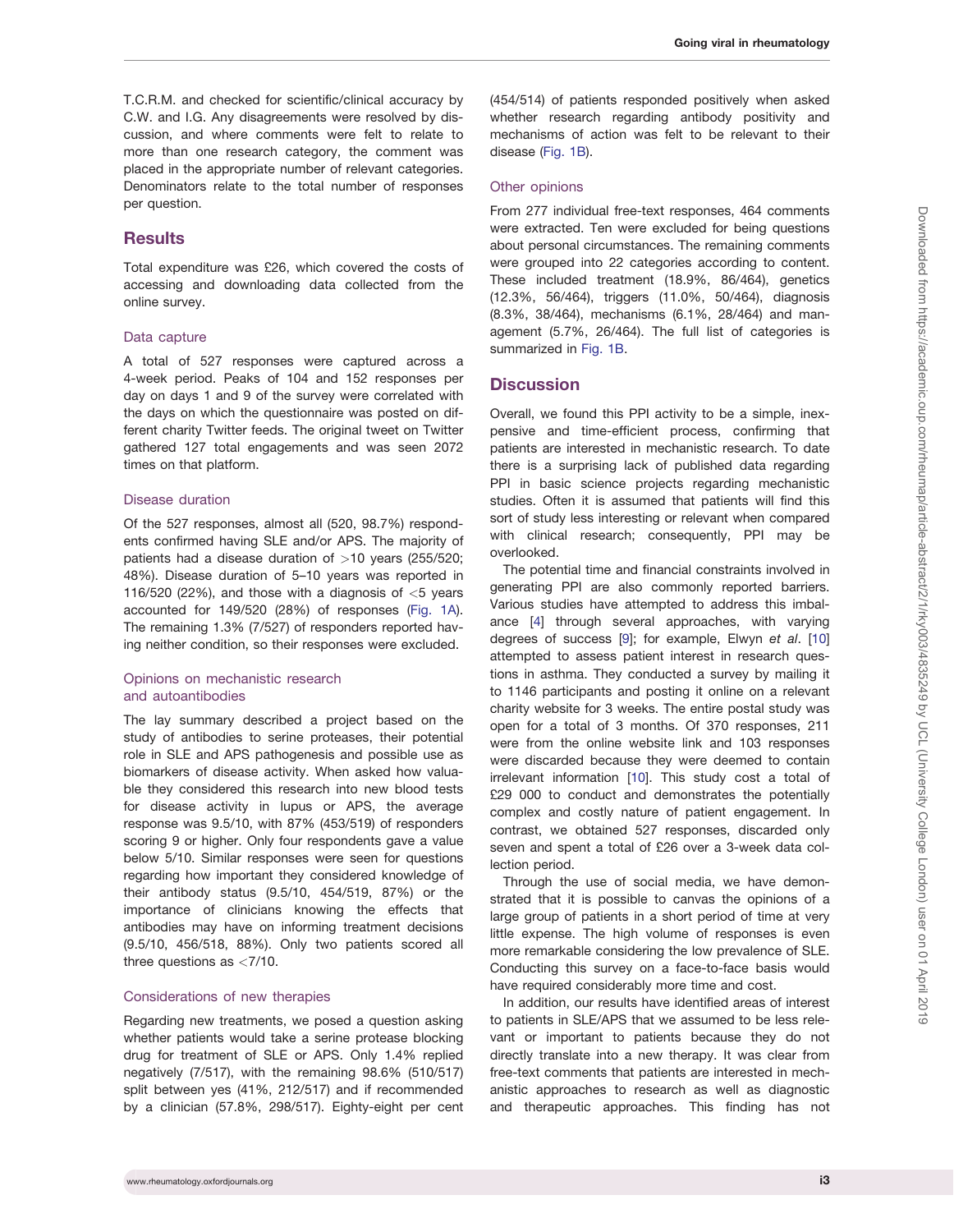## <span id="page-3-0"></span>Fig. 1 Research outcomes of patient engagement

Patient Responses When Asked if a Research Project  $\Delta$ Regarding Positivity For and Mechanisms of Action of Antibodies Was Relevant To Them.







Various disease- and research-related outcomes are shown. (A) Responses from patients when presented with a research project regarding antibody positivity and potential mechanisms. (B) Research topics raised by patients and their frequency in the survey (the length of the bar).

previously been reported. Patients also expressed an interest in genetic research, specifically regarding transmission of their diseases to their progeny. It should be noted here, however, that it is possible patient opinion has been influenced by the associated explanation and, as such, more in-depth research is required to confirm these trends.

To overcome problems that can occur owing to analysis of qualitative data, that is, misinterpretation and misunderstandings seen in the study by Elwyn et al. [[10](#page-5-0)], patient contact and lack of patient understanding of the underlying research question, we provided a lay summary of the research that had been developed in collaboration with patient experts and relevant charities. In addition, we ensured that the results gained were predominantly binary or numerical, allowing for data analysis in a number of ways and ensuring a measurable outcome.

In contrast, data collected in the free text box were qualitative. To safeguard these data from misinterpretation, responses were analysed by one member of the team in order to assign the comments to

90

100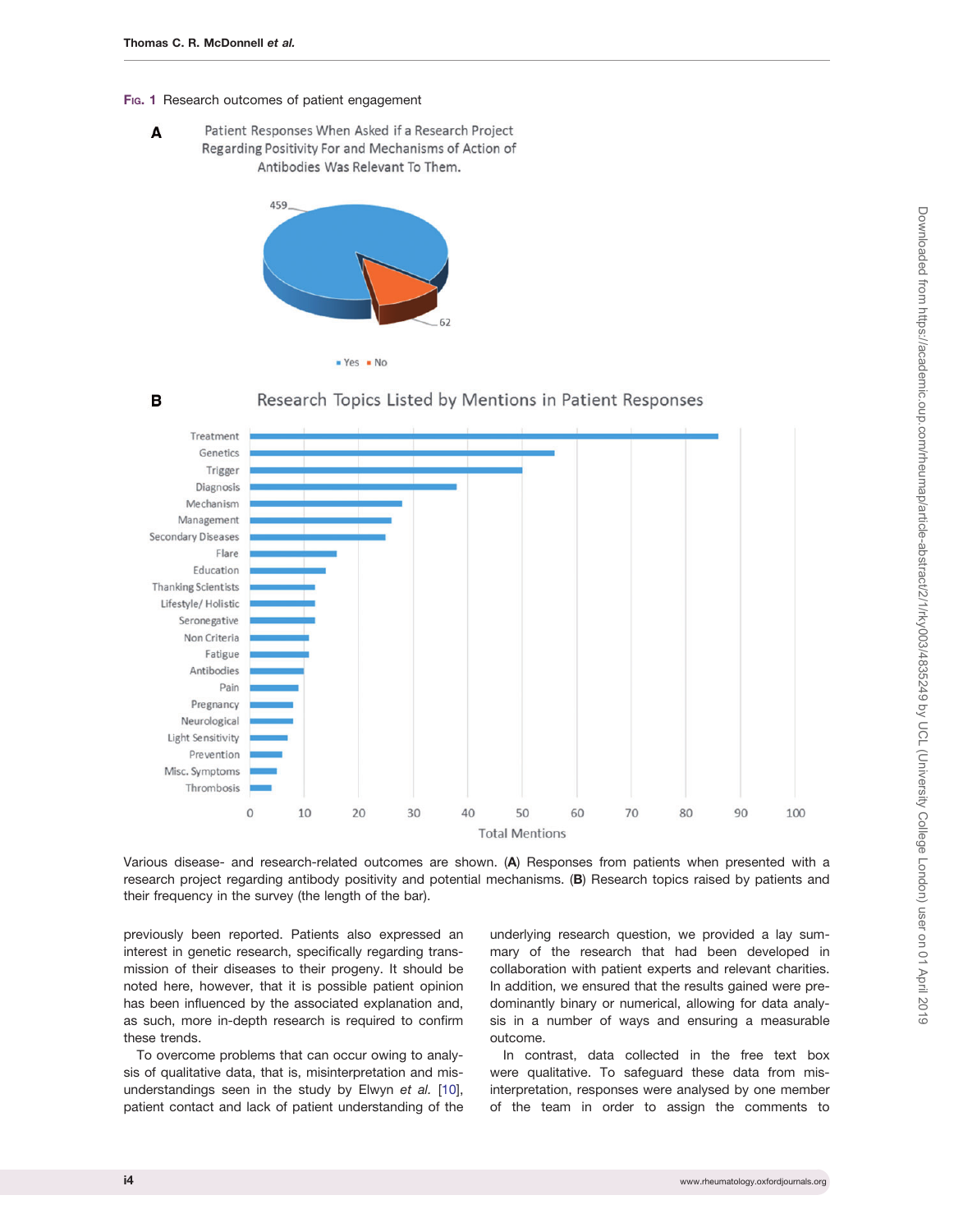<span id="page-4-0"></span>categories before two clinicians independently checked and confirmed the correct scientific/clinical categorization. As with the study of Elwyn et al. [\[10\]](#page-5-0), we found that some patients included comments relating to their personal circumstances, although at a much lower proportion in our study. This finding may be attributable to the more defined research project detail we supplied in the lay summary along with the questionnaire.

The responses we received were overwhelmingly positive, with 12 patients using the text box to comment on how beneficial it was to see such research being undertaken. Patients seemed enthusiastic to be involved, even re-posting the survey to message boards for other patients to access. The survey was also shared worldwide by patient associations, resulting in a global response.

This approach does, however, have limitations; for example, it relies on familiarity with information technology, the Internet and social media platforms. Furthermore, basic English language and literacy levels are required (although there is potential for future surveys to be translated). There is also the risk of targeting only the specific demographic of the population who regularly use social media. This risk might bias towards a younger population, who tend to use these platforms more than older patients. For instance, the office of government statistics states that in 2017 96% of people aged 16–24 years used social media platforms compared with only 68% aged 45–54 years [\(www.ons.](http://www.ons.gov.uk) [gov.uk\)](http://www.ons.gov.uk). In an attempt to account for this potential bias, we included a question regarding disease duration. Interestingly, the majority of responses were from patients with a disease duration of  $>10$  years. Given that the mean age at which patients develop SLE or APS is  $\sim$ 30 years, the majority of our respondents with disease duration of  $>$ 10 years are likely to be in their fifth decade. Therefore, we do not think that we have encountered a younger age bias; however, without collecting age-of-onset data this is hard to prove conclusively.

Tunnicliffe et al. [[11\]](#page-5-0) recently published a study looking at the research priorities of young patients with SLE. Using face-to-face semi-structured interviews with 26 participants they identified seven themes and prioritization of research on alleviating poor psychological outcomes. Our research methods were very different from theirs in terms of the number of participants, broader age range and contact online rather than face to face. It is important to recognize that a mixture of different research methods, as exemplified by these two contrasting studies, should be used to investigate the important area of patient preferences and opinions regarding research in SLE.

We guarded against confounding by non-SLE/APS patients answering the survey by asking participants to self-confirm their diagnosis, and seven respondents answered that they had neither SLE nor APS. We designed the survey to make this question mandatory before completing the remaining questions. The one bias we could not guard against entirely was response bias [\[7\]](#page-5-0); however, research suggests that criticism may be raised against most questionnaire-based studies.

Equally, it could be suggested that the context of the survey might have influenced question answers given the associated text; however, this would be true of any PPI undertaken in the context of a disease.

In conclusion, this PPI exercise demonstrates that a mechanistic research project is valuable and highly relevant to patients with SLE/APS. Furthermore, we demonstrate that a social media-based survey approach is a powerful tool, which enables the opinion of a large number of patients to be captured in a short time frame with minimal cost. This approach could be adopted by other groups, ensuring that patients are given an active role in directing future research.

## Acknowledgements

This study would like to acknowledge Kate Hindle at APS Support UK and Paul Howard at LUPUS UK for their help in disseminating the survey and drafting the questions and lay summary. Furthermore, we would like to extend our gratitude to Wendy McDonnell for helping to give a patient perspective during drafting and all patients who kindly completed the online survey.

Funding: This work was supported by LUPUS UK. Rosetrees Grant and Arthritis Research United Kingdom Programme grant numbers: 508572 and 19423. Further work was carried out under an National Institute of Health Research research grant: RCF199, supported by the National Institute for Health Research University College London Hospitals Biomedical Research Centre.

Declaration Statement: The authors have nothing to declare.

## **References**

- [1](#page-0-0) Domecq JP, Prutsky G, Elraiyah T et al. Patient engagement in research: a systematic review. BMC Health Serv Res 2014;14:89.
- [2](#page-0-0) Boote J, Wong R, Booth A. 'Talking the talk or walking the walk?' A bibliometric review of the literature on public involvement in health research published between 1995 and 2009. Health Expect 2015;18:44–57.
- [3](#page-0-0) Brett J, Staniszewska S, Mockford C et al. Mapping the impact of patient and public involvement on health and social care research: a systematic review. Health Expect 2014;17:637–50.
- [4](#page-0-0) Kost RG, Leinberger-Jabari A, Evering TH et al. Helping basic scientists engage with community partners to enrich and accelerate translational research. Acad Med 2017;92:374–9.
- [5](#page-0-0) Anderson M, McCleary KK. On the path to a science of patient input. Sci Transl Med 2016;8.
- [6](#page-1-0) Adilman R, Rajmohan Y, Brooks E et al. Social media use among physicians and trainees: results of a National Medical Oncology Physician Survey. J Oncol Pract 2016; 12:79–80, e52–60.